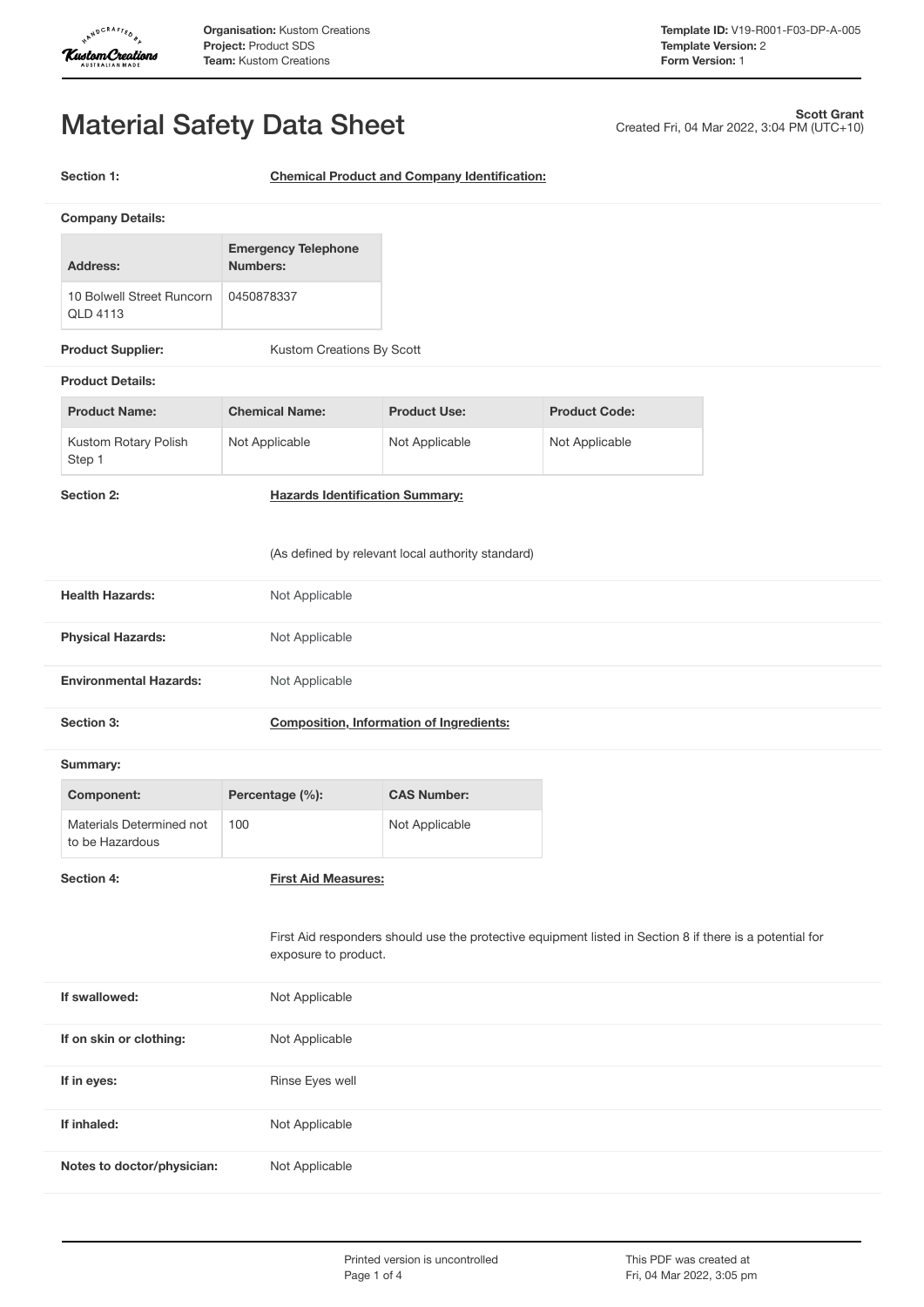

**Organisation:** Kustom Creations **Project:** Product SDS **Team:** Kustom Creations

| Section 5:                                                               | <b>Fire Fighting Measures:</b>                                         |  |  |
|--------------------------------------------------------------------------|------------------------------------------------------------------------|--|--|
| <b>National Fire Protection Rating (NFPA)</b>                            |                                                                        |  |  |
| <b>Health:</b>                                                           | <b>Flammability:</b><br><b>Reactivity:</b>                             |  |  |
| Legend:                                                                  | 4 = Severe $ 3$ = Serious $ 2$ = Moderate $ 1$ = Slight $ 0$ = Minimal |  |  |
| Flashpoint:                                                              | $>200^{\circ}$ C                                                       |  |  |
| Carbon Dioxide, Foam, Dry Chemical Powder<br><b>Extinguishing Media:</b> |                                                                        |  |  |
| Fire and explosion hazard:                                               |                                                                        |  |  |
| Fire fighting instructions and                                           | Evacuate area                                                          |  |  |
| equipment:                                                               | Fire Fighters should use standard protective equipment                 |  |  |
| Section 6:                                                               | <b>Accidental Release Measures:</b>                                    |  |  |
| In case of spills or leaks:                                              | Clean up spill immediate                                               |  |  |
| Small spill:                                                             | Clean up spill immediate                                               |  |  |
|                                                                          | Area may be slippery                                                   |  |  |
|                                                                          | Dispose of waste generally                                             |  |  |
| Large spill:                                                             | Clean up spill immediate                                               |  |  |
|                                                                          | Area may be slippery                                                   |  |  |
|                                                                          | Dispose of waste generally                                             |  |  |
| Section 7:                                                               | <b>Handling and Storage:</b>                                           |  |  |
| Handling:                                                                | No special instructions for Handling                                   |  |  |
| Handling:<br>Store in cool dry place                                     |                                                                        |  |  |
| Section 8:                                                               | <b>Exposure Controls, Personal Protection:</b>                         |  |  |
| <b>Exposure limits:</b>                                                  | Not applicable                                                         |  |  |
| <b>Engineering controls:</b>                                             | Not applicable                                                         |  |  |
| <b>Personal protective</b><br>equipment:                                 | Eye wear may be worn                                                   |  |  |
| <b>User safety</b><br>recommendations:                                   | Wear eye protection                                                    |  |  |
| Section 9:                                                               | <b>Physical and Chemical Properties:</b>                               |  |  |
| Summary:                                                                 |                                                                        |  |  |
| Property:                                                                | <b>Details:</b>                                                        |  |  |
| Appearance:                                                              | Solid                                                                  |  |  |
| Odor:                                                                    | Not Applicable                                                         |  |  |

pH: Not Applicable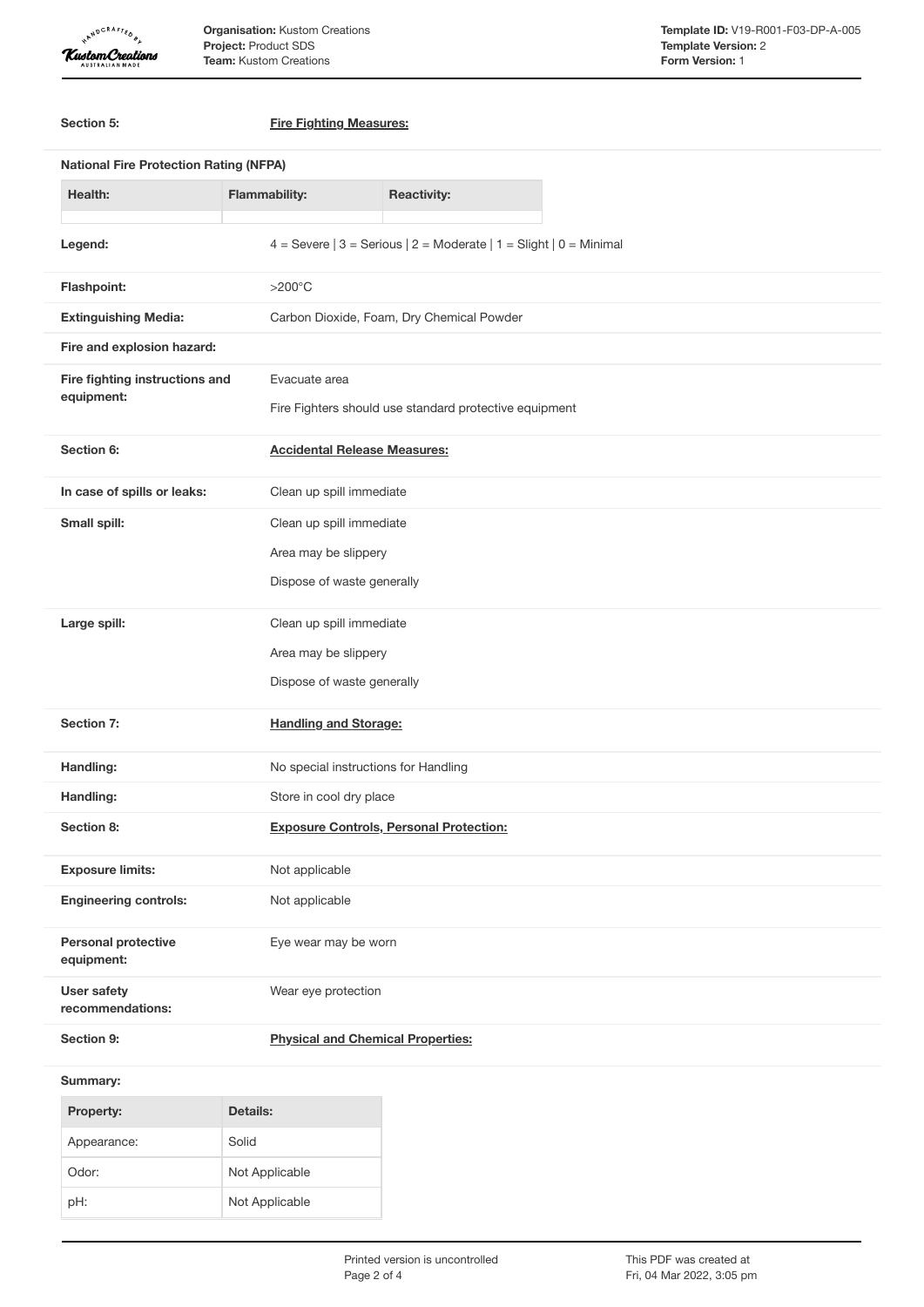

**Organisation:** Kustom Creations **Project:** Product SDS **Team:** Kustom Creations

| <b>Property:</b>              | Details:         |
|-------------------------------|------------------|
| <b>Melting Point:</b>         | $70^{\circ}$ C   |
| <b>Boiling Point:</b>         | Not Applicable   |
| Flash Point:                  | $>200^{\circ}$ C |
| <b>Evaporation Rate:</b>      | Not Applicable   |
| Flammability:                 | Not Applicable   |
| <b>Flammability Limits:</b>   | Not Applicable   |
| Vapor Pressure:               | Not Applicable   |
| Vapor Density:                | Not Applicable   |
| Density:                      | 1.11             |
| Solubility:                   | Insoluble        |
| Partition Coefficient:        | Not Applicable   |
| Auto-Ignition Temperature:    | $>220^{\circ}$ C |
| Decomposition<br>Temperature: | Not Applicable   |
| Viscosity:                    | Solid            |

## **Section 10: Stability and Reactivity:**

| <b>Product Reactivity:</b>                  | Not Applicable                                        |
|---------------------------------------------|-------------------------------------------------------|
| <b>Chemical Stability:</b>                  | Product is considered stable                          |
| <b>Hazardous Polymerisation:</b>            | Not Applicable                                        |
| <b>Conditions to Avoid:</b>                 | Damp or wet area, Excessive Heat, High energy sources |
| <b>Incompatible Materials:</b>              | Strong oxidisers                                      |
| <b>Hazardous Decomposition</b><br>Products: | Not Applicable                                        |
| Section 11:                                 | <b>Toxicological Information:</b>                     |

#### **Acute Toxicity:**

| Column1                    | Column <sub>2</sub> |
|----------------------------|---------------------|
| Oral $LD_{50}$ (rat)       | Not Applicable      |
| Dermal $LD_{50}$ (rat)     | Not Applicable      |
| Inhalation $LC_{50}$ (rat) | Not Applicable      |
| Eve Irritation (rabbit)    | Not Applicable      |
| Skin Irritation (rabbit)   | Not Applicable      |
| Sensitization (quinea pig) | Not Applicable      |
|                            |                     |

### **Carcinogen Status:**